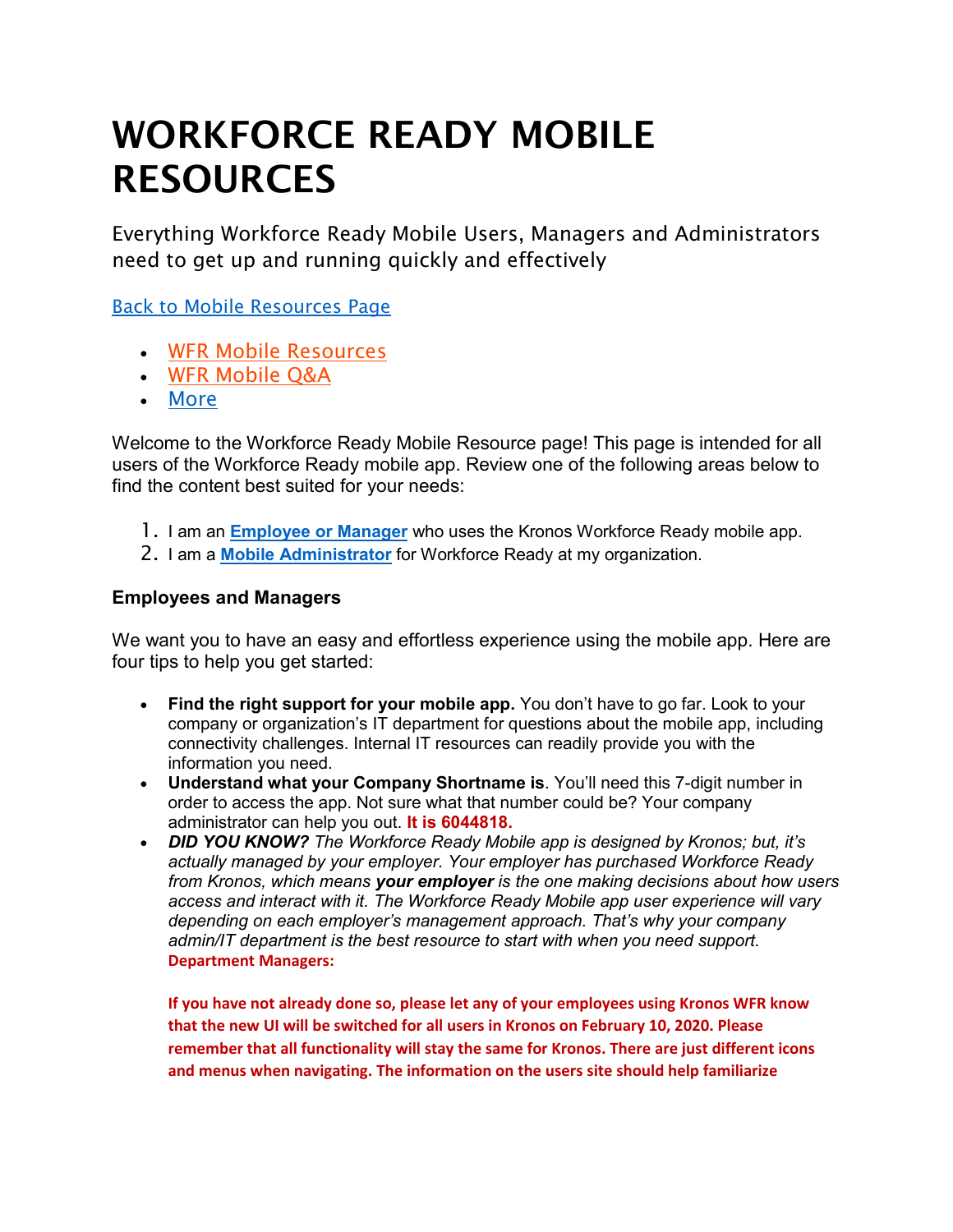**Vanderburgh County Kronos users with the new interface. Click here for the [New User](https://www.evansvillegov.org/egov/apps/document/center.egov?view=item;id=5530)  [Experience Overview.](https://www.evansvillegov.org/egov/apps/document/center.egov?view=item;id=5530)**

**If any of your employees are using the mobile application of Kronos WFR, it has already been switched to the new UI. Mobile punch settings allowed are:**

- **Show Simple Punch**
- **Show Punch IN**
- **Show Punch OUT**

**The login credentials (for mobile only) are set to "Do Not Save" which would require the employee to enter their username and password each time. Please let me know if this would need to be changed.**

- **Watch our mobile videos.** View the following videos to learn how to navigate and use the app like a pro!
	- o [Workforce Ready Mobile: Finding and Downloading the app](https://youtu.be/ti_JNk3TIbU)
	- Learn how to find the Workforce Ready mobile app in the app stores, download it, and login
	- o [Workforce Ready Mobile: Navigating the app](https://youtu.be/gzsx5_ohKRs) Learn how to navigate through the mobile app
	- o [Workforce Ready Mobile: Punching in and out](https://youtu.be/VCq3BlzoPEI) Learn how to punch in and out
	- o [Workforce Ready Mobile: Timesheets](https://youtu.be/3_TIT0KvfOA) Learn how to view your timesheet
	- o [Workforce Ready Mobile: Schedules](https://youtu.be/m4Wik9EKJEA) Learn how to view and manage your schedule
	- o [Workforce Ready Mobile: Time-off requests](https://youtu.be/B6yveleWKMo) Learn how to request time-off
	- o [Workforce Ready Mobile: Pay Information](https://youtu.be/ljrbOV-QqnU) Learn how to view your pay information
	- o [Workforce Ready Mobile: Direct Deposit](https://youtu.be/5qBZj_SDMn8) Learn how to set up and edit direct deposit information
	- o [Workforce Ready Mobile:](https://youtu.be/UHsiNwKMZHU) Benefits Learn how to see your benefit options, enroll in benefits, and track your enrollment progress
- **Download the app:**

[Workforce Ready Mobile for iPhone](https://itunes.apple.com/us/app/kronos-workforce-ready-mobile/id1231506825?mt=8) [Workforce Ready Mobile for Android](https://play.google.com/store/apps/details?id=com.kronos.workforceready)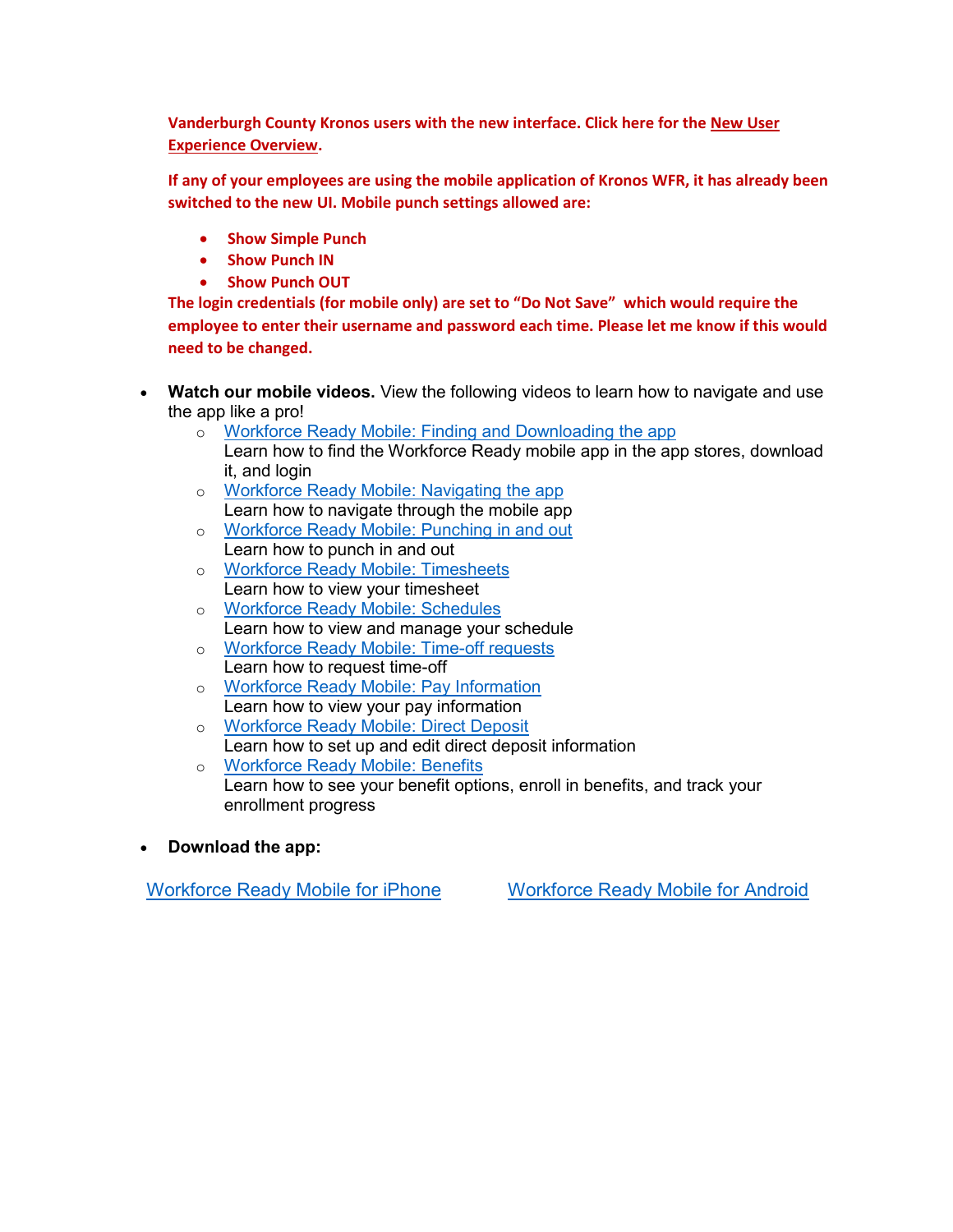



### **Mobile Administrators**

We want to provide you with all the resources needed to ensure a seamless deployment to your end-users. *Please note that you must be logged into Kronos Community to access groups and articles.*

- **Check out the User Guide** We have put together a document to walk you through how to start using the mobile app. Please refer to the **New\_Mobile\_App\_User\_Guide** document available in Our Company> Service Provider Documents within your Workforce Ready Solution
- **Make workflows work for you.** You will miss out on using some key features in the app, if you are not using timesheet workflows. Don't worry, our [Timesheet Workflow](https://community.kronos.com/s/article/Timesheet-Workflow-Migration)  [Migration knowledge base article](https://community.kronos.com/s/article/Timesheet-Workflow-Migration) helps make your transition to timesheet workflows as painless as possible. A step-by-step guide, it walks you through the process of migrating over to timesheet workflows with easy-to-follow instructions.
- You will also need to make sure you have workflows turned on for **time-off requests, timesheet change, and overtime requests.** You can learn how to enable these workflows via the TLM Admin guide available in your Workforce Ready solution under Our Company>Service Provider Documents.
- **Check your security profiles**. We designed the app so you can roll it out by security profile. That means you can determine the specific groups you would like to test out the app before you roll it out to your whole organization. If you are looking for roll-out and adoption tips, [listen to our podcast](https://www.kronos.com/blogs/working-smarter-cafe/podcast-fireside-chat-ale-solutions-rolling-out-workforce-ready-mobile) on Working Smarter Café for insight into how a fellow customer, ALE Solutions, is rolling out the new mobile app their employees
- **Leverage Charts** in the new Workforce Ready experience to understand what devices your employees are using to access Workforce Ready. The visualization of this data easily allows you to understand if your employees are logging in to the new mobile app or are still using the classic app. Learn how to put together this type of visualization today by viewing this [Knowledgebase article.](https://community.kronos.com/s/article/Create-a-Chart-in-the-Workforce-Ready-to-understand-what-devices-employees-are-using-to-log-in-from)
- **Stay up to date** with the latest mobile release information by bookmarking our [Release](https://community.kronos.com/s/release-readiness)  [Readiness page](https://community.kronos.com/s/release-readiness) and joining the [Workforce Ready Announcements group i](https://community.kronos.com/s/group/0F961000000EZJWCA4/workforce-ready-announcements)n the Kronos Community to **stay up to date** with the latest mobile release information.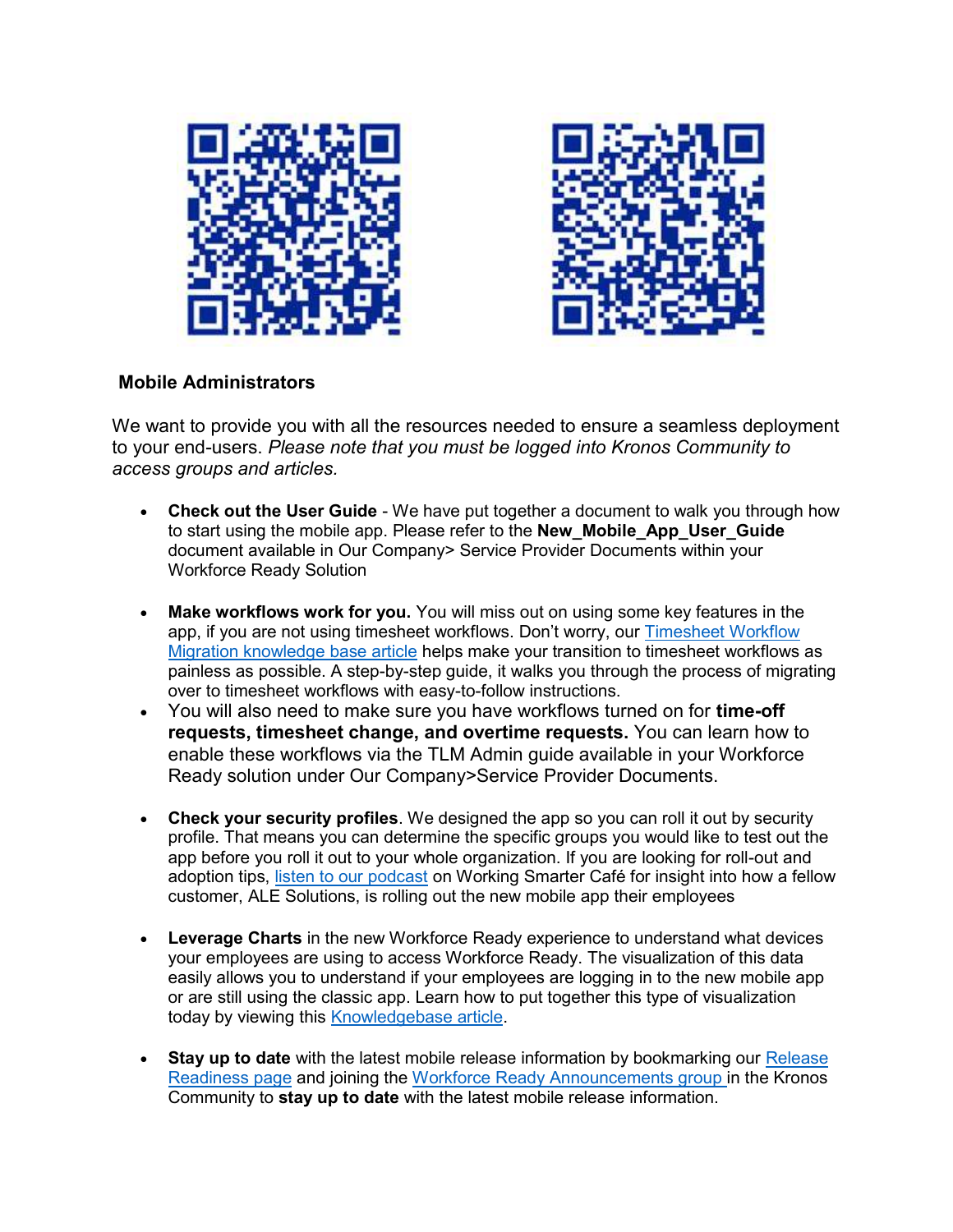• **Download our [toolkit](https://community.kronos.com/s/contentdocument/0694M000007A8GVQA0)** to provide easy instructions to your employees on how to access the Workforce Ready mobile app. The toolkit includes a printable poster and email!

**Best practice tip!** Many customers have seen success using the email via Announcements to reach their employees right within the Workforce Ready desktop application.



Region Screen (1st screen)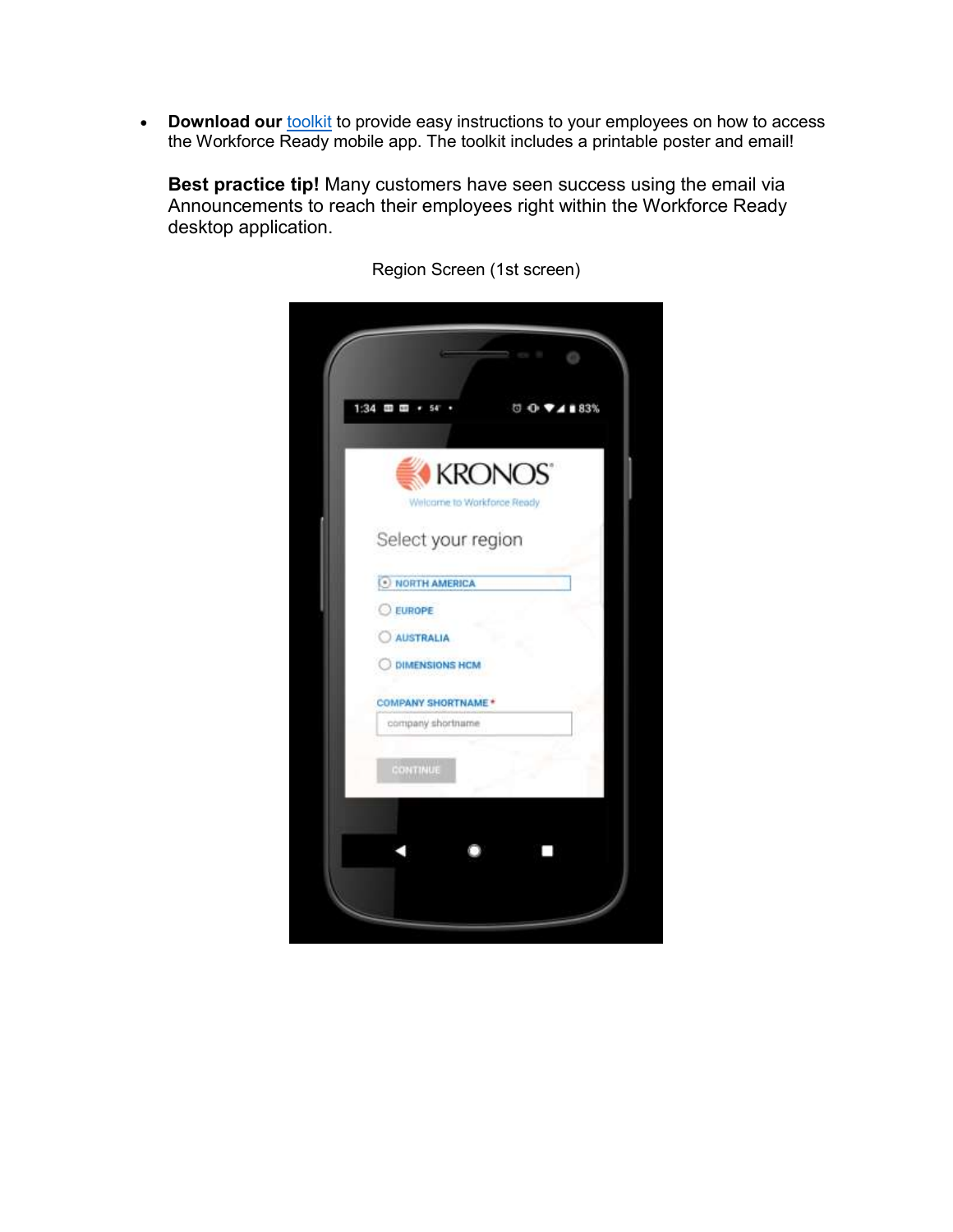## Log-in screen

| 噩<br>2<br>a.<br>LOGIN | Company<br>Lisername<br>Password<br>Dutil have an account? Contact Us to lay to meet here.<br>also complete can atthret the hemitics of this powerful<br>instern."<br>Copyright @ 2019 All Rights Reserved. v60 |  |
|-----------------------|-----------------------------------------------------------------------------------------------------------------------------------------------------------------------------------------------------------------|--|
|                       |                                                                                                                                                                                                                 |  |
|                       |                                                                                                                                                                                                                 |  |
|                       |                                                                                                                                                                                                                 |  |
|                       |                                                                                                                                                                                                                 |  |
|                       |                                                                                                                                                                                                                 |  |
|                       |                                                                                                                                                                                                                 |  |
|                       |                                                                                                                                                                                                                 |  |